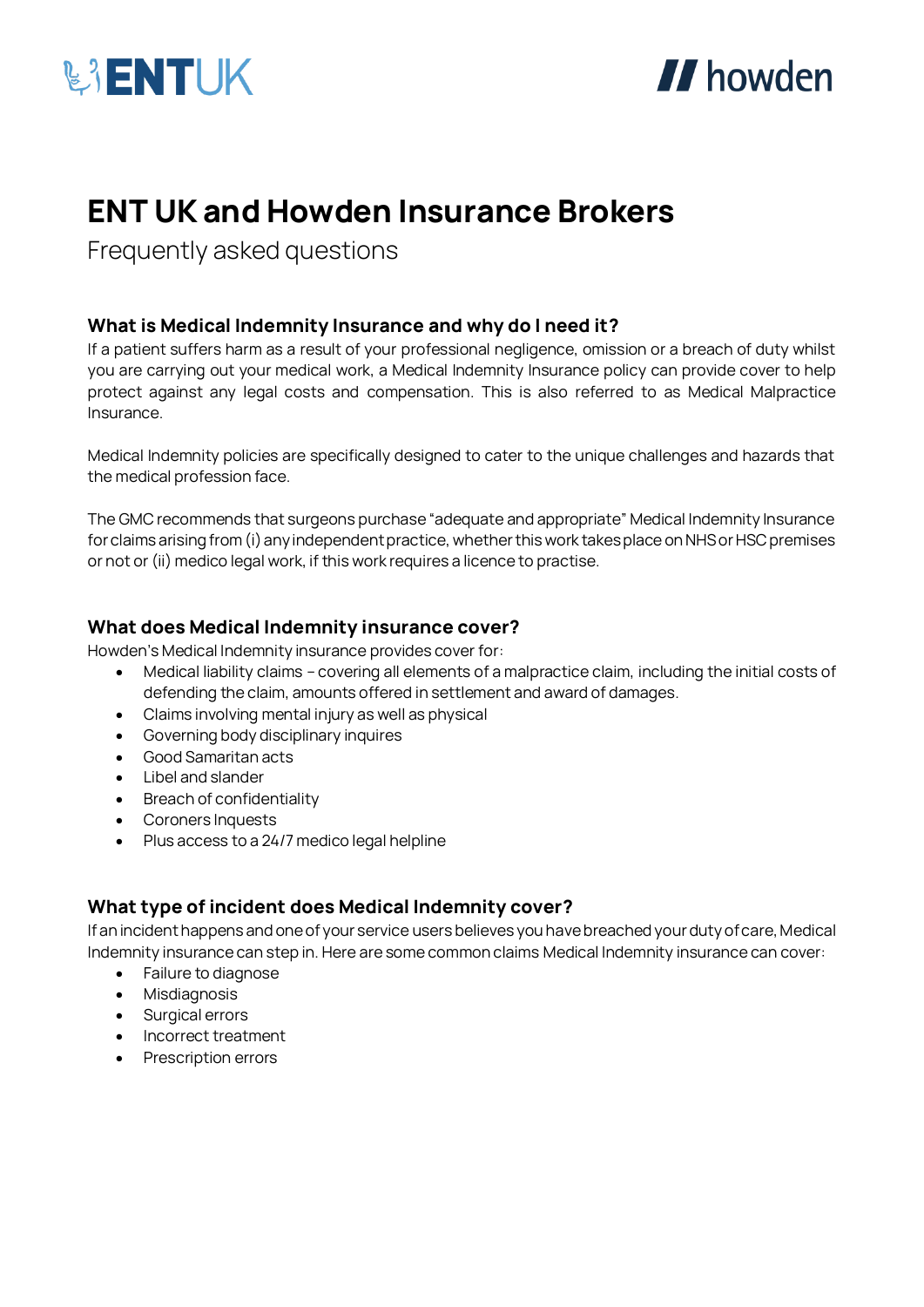



## **How much does Medical Indemnity insurance cost?**

Your work is unique and your premiums should be too. Howden tailors your policy to your individual circumstances to ensure you have the cover that you need. Your unique premium is calculated based on:

- Patient numbers
- Patient profiles
- Hours worked
- Claim history
- The policy limit

## **Can I get cover if there have been successful claims or disciplinary action brought against me in the past?**

If you have been unfortunate enough to have suffered claims in the past, that need not stop you from accessing reasonably priced insurance as long as you are transparent and upfront. Howden work with a wide range of insurers, several of which are open to covering medical professionals who have previous claims history.

## **What is the difference between a policy held with a Mutual Defence Organisation vs. a policy with Howden?**

Many ENT UK members will hold insurance with a Mutual Defence Organisation (MDO). MDOs only offer discretionary indemnity policies. This means that legal and financial assistance is given at the discretion of the provider.

Commercial insurers, such as Howden, provides insurance backed and contract certain insurance policies. This can help to give ENT UK members peace of mind that, if they were to make a claim, they would be supported by their policy so long as this fell within the limits set out within their policy wording.

## **What happens if I retire, die or no longer practice for any reason?**

Howden can provide policies to include run-off cover. This provides cover for claims made against you for any previous work should you retire, die, or are no longer practising for any reasons.

#### **Who are Howden Insurance Brokers?**

Howden are the world's largest independent insurance broker, with offices with over 6,500 specialists working in over 40 territories worldwide. Howden is authorised and regulated by the Financial Conduct Authority in respect of general insurance business

Howden's dedicated Health & Care division has over 40 dedicated experts who are deeply embedded within the sector. This ensures that our teams are on the ground and a keep up with the current and evolving trends and challenges that ENT UK members face.